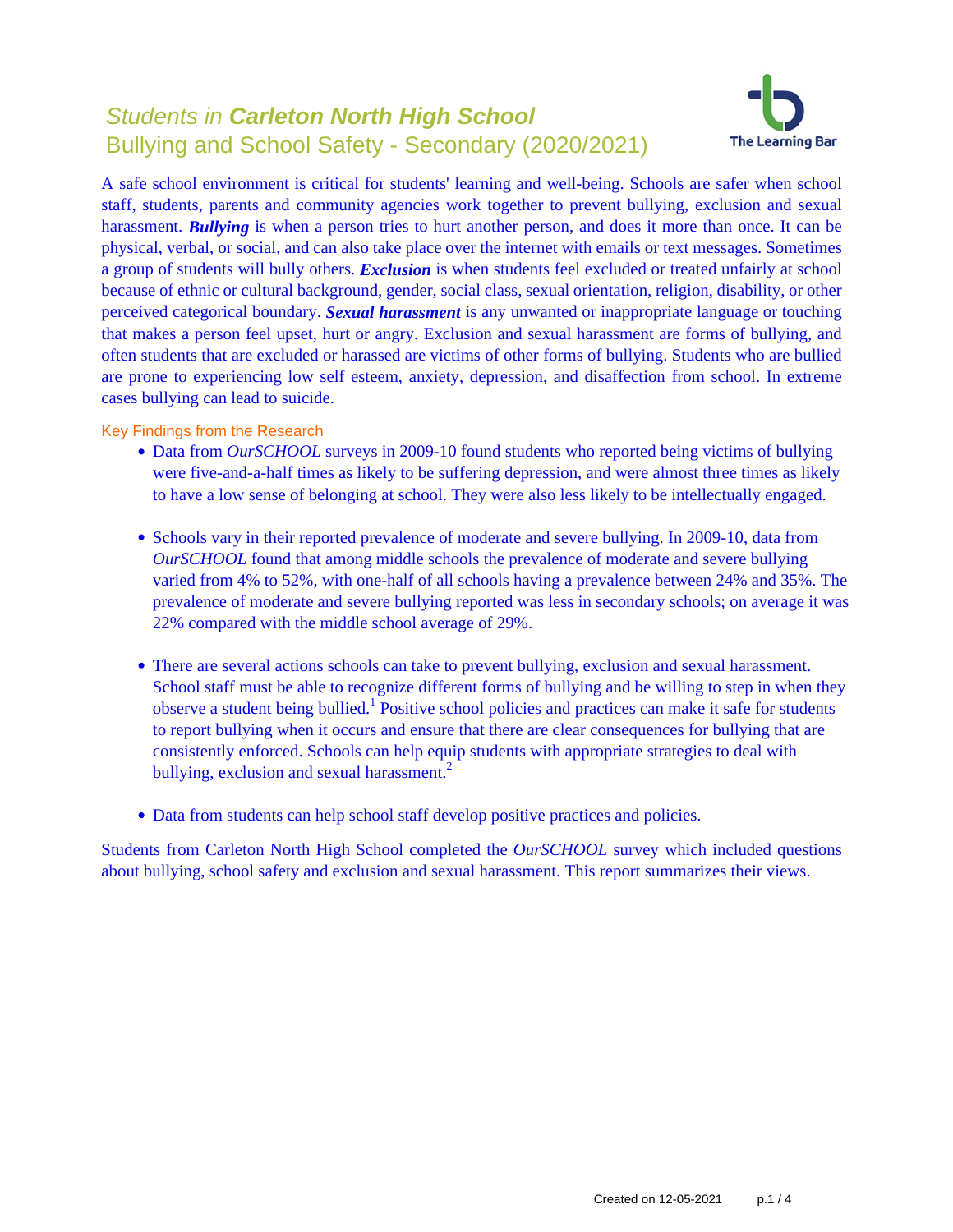# **1. The prevalence of school bullying**

The literature distinguishes between bullies, victims and those who are both bullies and the victims of bullying.<sup>3</sup> The percentage of students who report being victims of bullying is a useful school-level measure of the extent of bullying and its potential effects on youth. Students' reports of taking part in bullying and students' accounts of witnessing bullying are less useful as a school measure, because even a single incident of bullying may be seen or talked about by a wide range of students.

Overall, 28% of students in Carleton North High School reported being a victim of bullying about once a week or more often, for at least one of the four types of bullying. In addition, *OurSCHOOL* classifies students as being moderate or severe victims. Figure 1 - shows the results for all students in Carleton North High School, and separately for boys and girls, compared with the national average. Figure 2 indicates the types of bullying most often experienced by the students at Carleton North High School. The results are based on students' reports of being victims of physical, social, verbal and cyber bullying in the previous 30 days.

#### **Figure 1: Prevalence of bullying at Carleton North High School**



#### **Figure 2: Bullying by Type at Carleton North High School**



### **2. Where and when bullying occurs**

Bullying tends to occur most frequently in classrooms, hallways and the lunchroom, but this can vary among schools.<sup>4</sup> Students quickly learn where the 'hot-spots' are, which tend to be places where there is inadequate supervision.<sup>5</sup> Students at Carleton North High School were asked where bullying happened most often in and near their school. The results are shown in Figure 3.

**Figure 3: Where bullying occurs at Carleton North High**



The students at Carleton North High School were also asked when bullying most often occurred. Figure 4 displays the results.

**Figure 4: When bullying occurs at Carleton North High School**

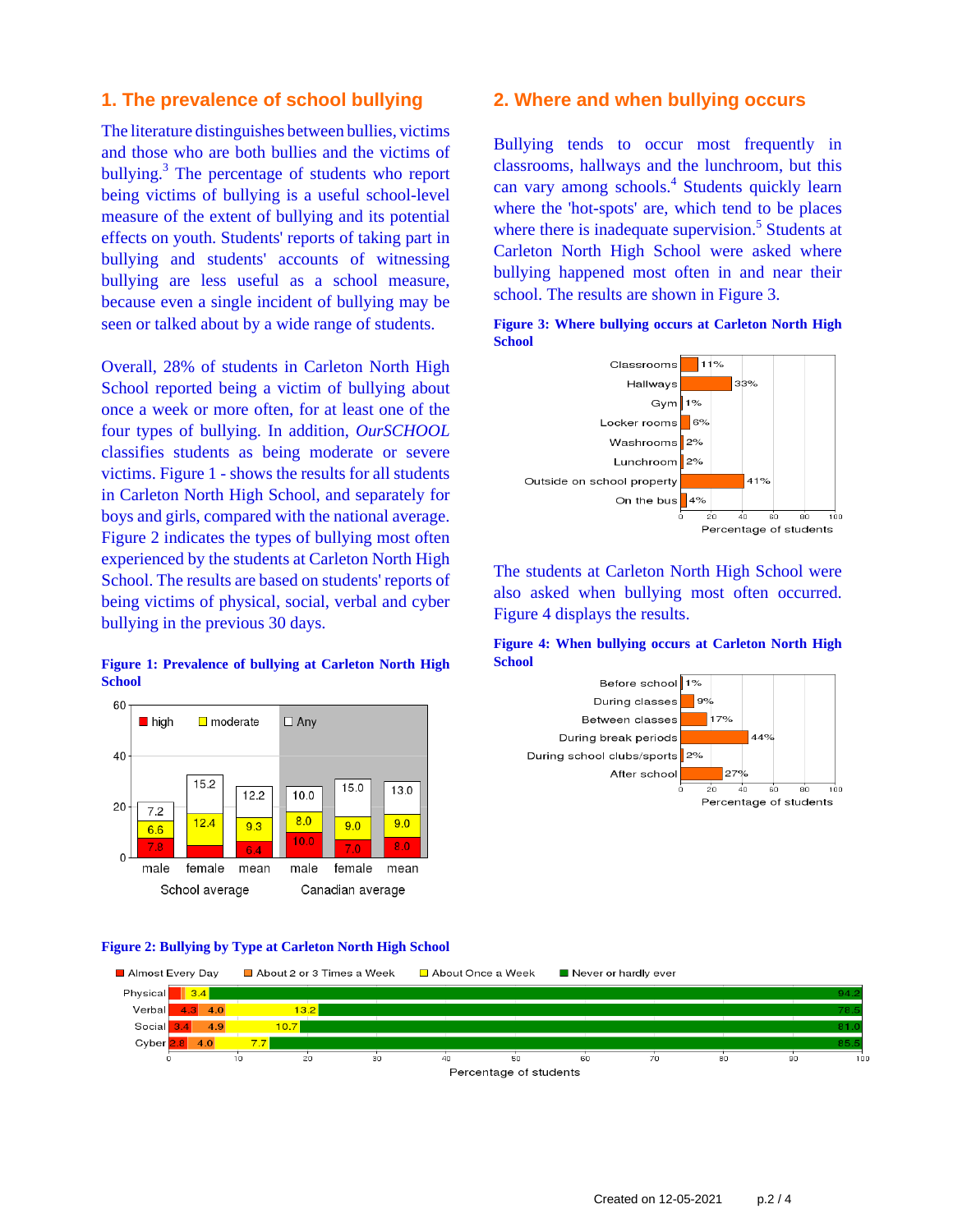# **3. How students respond to bullying**

Students in Carleton North High School who reported being bullied in the past 30 days were asked what they did the last time they were bullied. Figure 5 summarizes their responses.

#### **Figure 5: How students respond when bullied at Carleton North High School**



Figure 6 summarizes student responses when they saw or heard about a student being bullied.

#### **Figure 6: Response when others are bullied at Carleton North High School**



# **4. Measures to prevent bullying**

School policies and practices can help prevent student bullying. Students at Carleton North High School indicated the extent to which they felt certain anti-bullying measures were practiced in their school. Figure 7 shows the percentage of students that agreed or strongly agreed that these practices were evident in their school.

#### **Figure 7: Measures to prevent bullying at Carleton North High School**



# **5. Students who feel excluded**

Many students feel excluded by their peers or treated unfairly by school staff because of their ethnic or cultural background, gender, social class, sexual orientation, religion, disability, or other perceived categorical boundaries. Figure 8 shows the percentage of students who felt excluded by other students for various reasons.





Figure 9 shows the percentage of students who felt they were treated unfairly by school staff for these same reasons.

**Figure 9: Reasons students feel they are treated unfairly by staff at Carleton North High School**